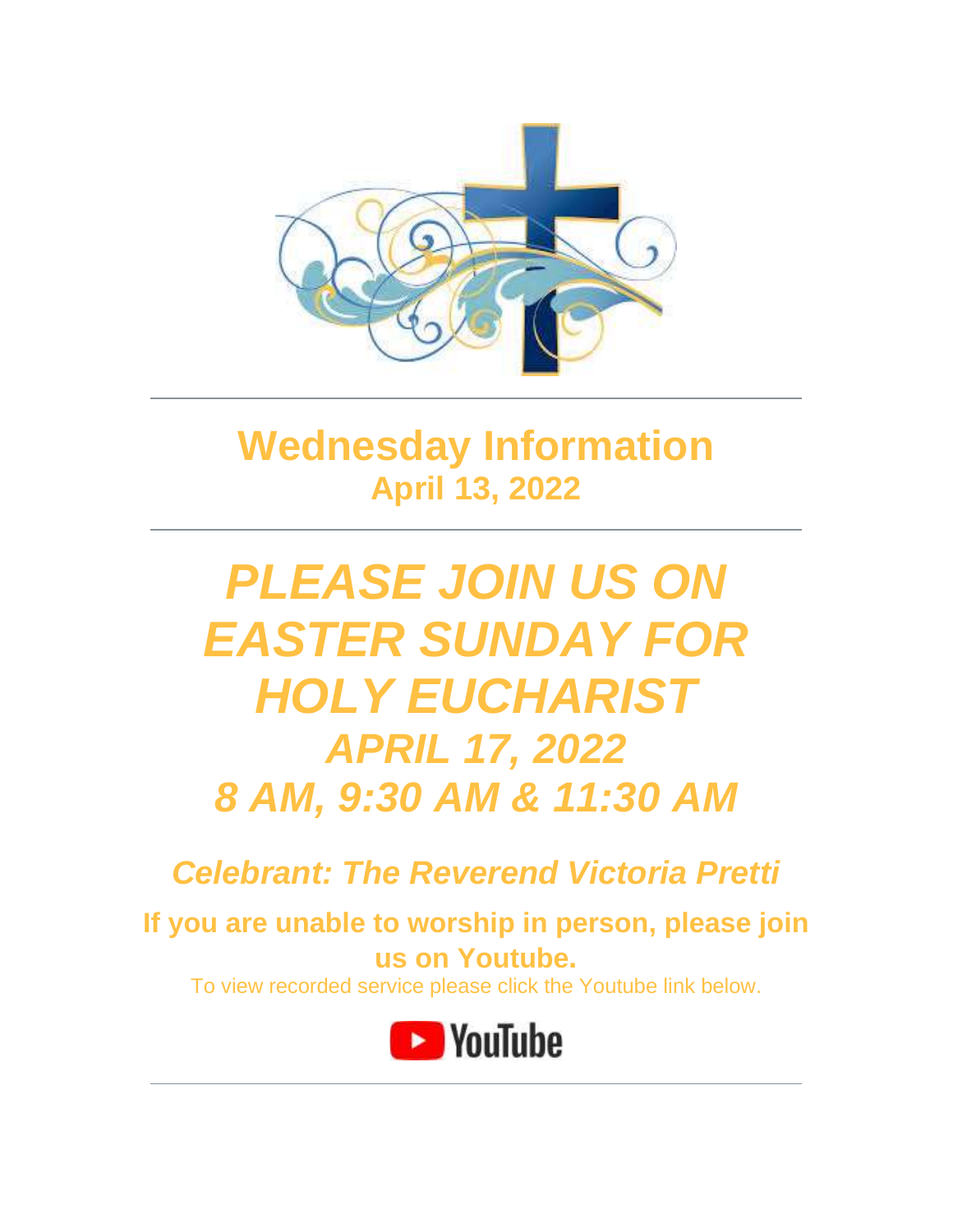



**MAUNDY THURSDAY** - **APRIL 14 AT 6 PM**. Middle-eastern-ish potluck supper in the parish hall, with tableside service of Holy Eucharist, ritual foot and hand washing, stripping of altar. Sign up sheet in the parish hall.

**GOOD FRIDAY** - **APRIL 15 AT 3 PM**. Service with Eucharist from reserved Sacrament.



## COME JOIN THE FUN!

**IMMEDIATELY FOLLOWING THE 9:30 AM SERVICE**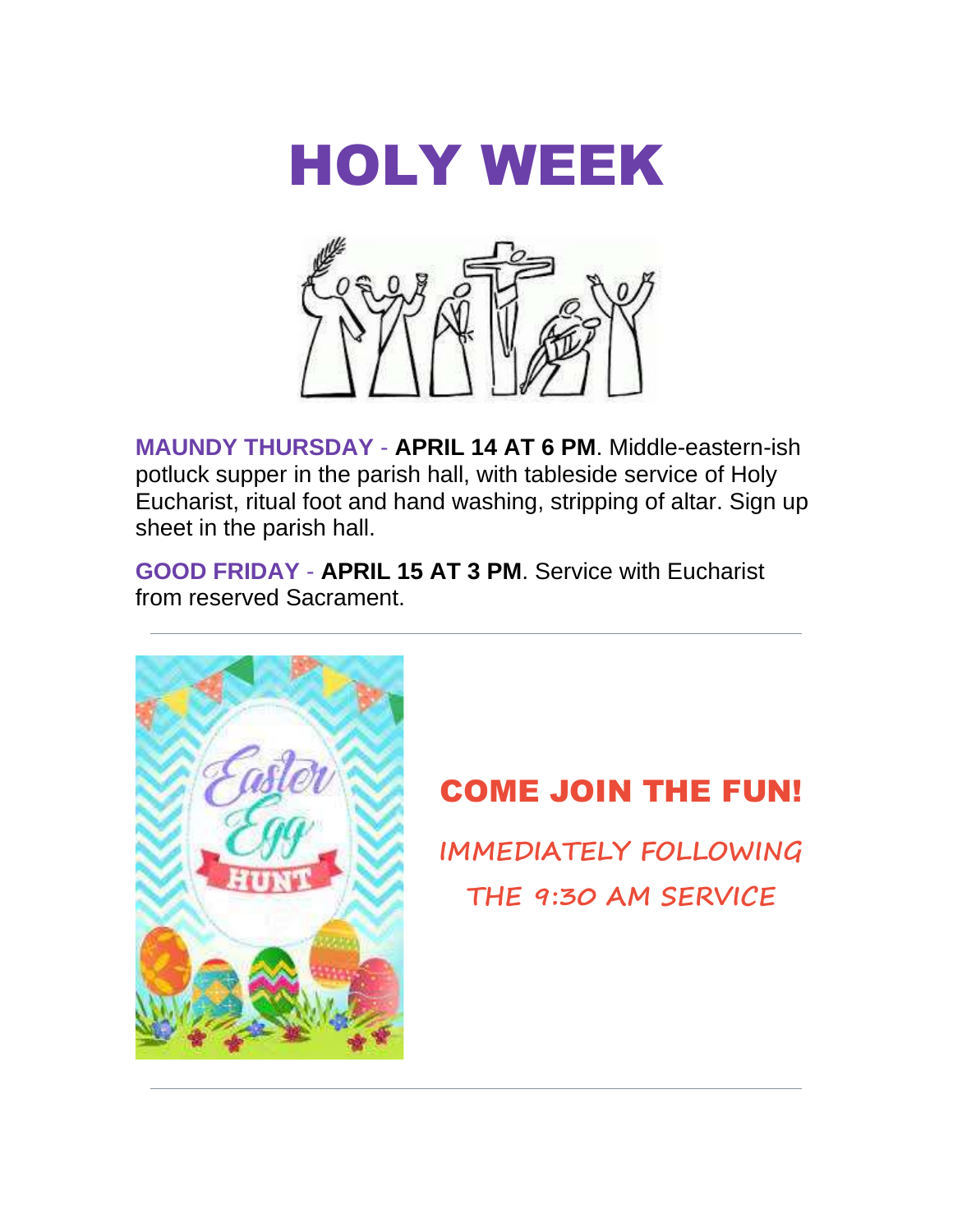

#### *Seashell Ringers Practice*

Wednesday, **April 13** at 1 pm.

#### *Choir Practice*

Wednesday, **April 13** at 7 pm.

#### *St. Martha's Hybrid Book Club*

Book Club will not meet on Thursday, **April 14**. Meetings will resume on **April 21**.

#### *Spring Book Study*

Meetings will resume on Sunday, **April 24**. The book for the next session will be *An Altar in the World,* by Barbara Brown Taylor.

#### *Bible Study*

Tuesday, **April 19** at 1 pm in the parish hall. They will be covering the 1st Letter of Peter.

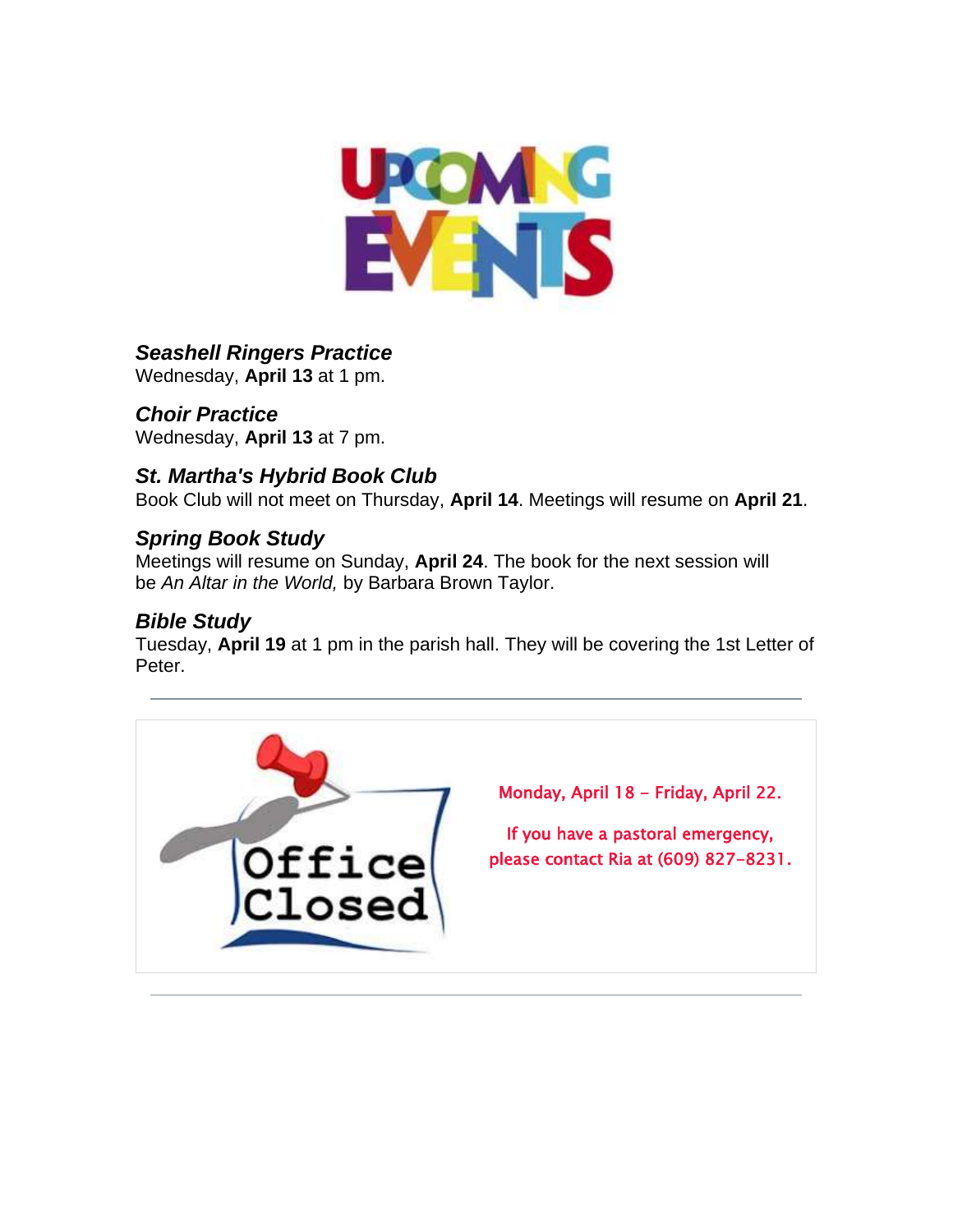## SHELLFISH HATCHERY PANE ON DISCUSSI

- Improve Inland Bays Water Quality
- Promote Aquaculture
- Contribute to Delaware's Economy



# **JOIN US**

**THURSDAY APRIL 21, 2022** 7:00 PM

ST. MARTHA'S EPISCOPAL CHURCH **117 MAPLEWOOD STREET BETHANY BEACH** 

**THE SEAN OF A REAL PROPERTY** 



#### **LEARN ABOUT**

- How oysters improve water quality
- . The joint University of Delaware Sea Grant and Delaware State University Shellfish Hatchery Project
- . The Center for the Inland Bay's oyster gardening project
- A local waterman's experience growing oysters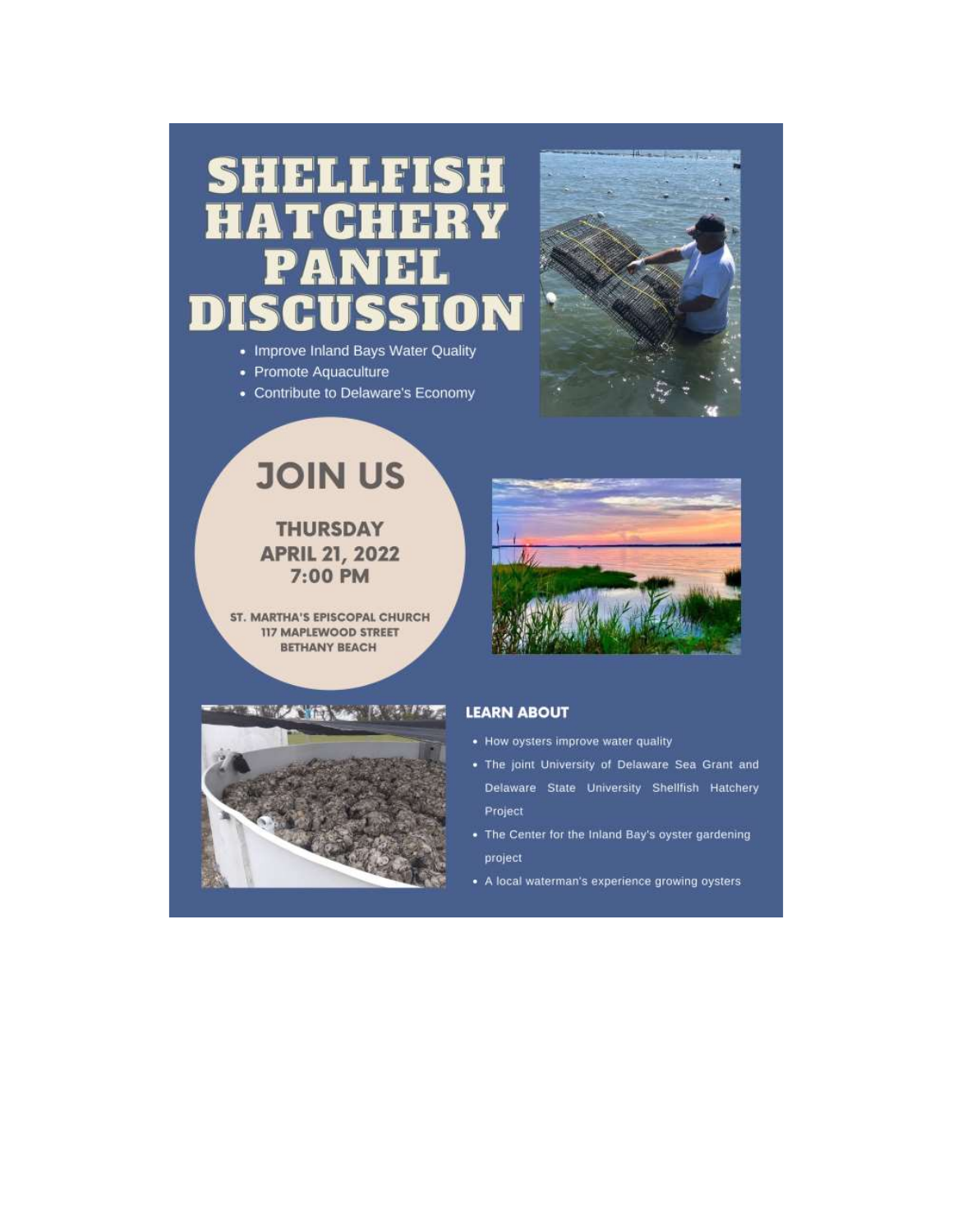

# LET THE PEOPLE OF GOD REJOICE AT THE **INSTALLATION OF OUR NEW PASTOR**

The Reverend Victoria Pretti

## Saturday, May 7, 2022 at 11:00 am

**St. Martha's Episcopal Church 117 Maplewood Street** Bethany Beach, DE 19930

### **Buffet lunch to follow**

**Millville Community Center at Evans Park** 32517 Dukes Road Millville, DE 19967

Kindly reply to Jaclyn Hickman by May 2, 2022 admin@stmarthasbethanybeach.org (302) 539-7444

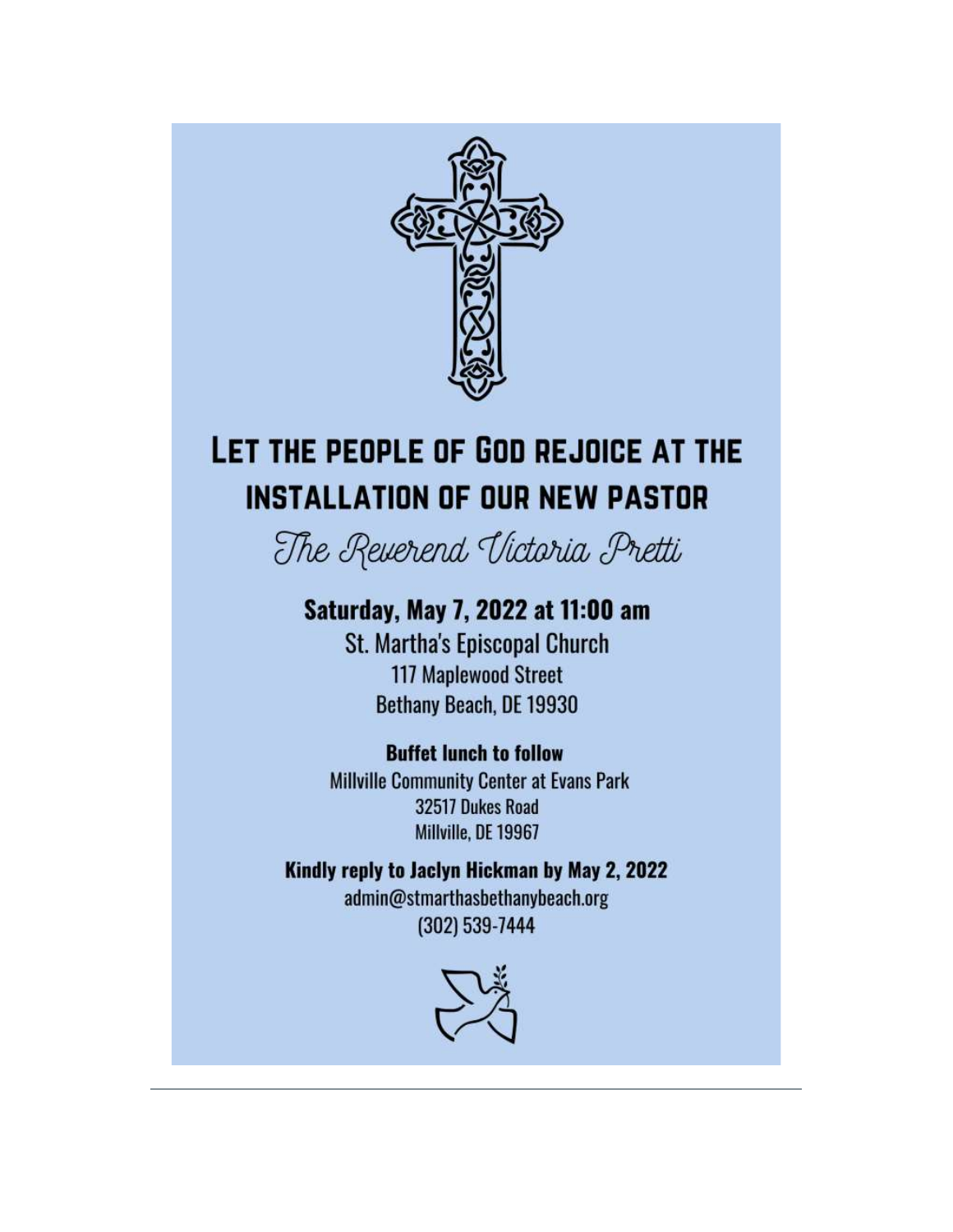# **Committee Corner**

What's new this week

## OUTREACH

St. Martha's has responded with overwhelming compassion for the Ukrainian people donating \$13,385 for the relief of the Ukrainian people. Outreach donated \$3,000 and the Vestry responded by matching the rest of the donation. The total donation for Ukrainian Relief is \$27,070, a correction from last week. If there are additional donations, they need to go directly to Episcopal Relief and Development with **Ukraine Crisis Response Fun**d in the memo line and not to St. Martha's. The mailing address is Episcopal Relief and Development, P.O. Box 7058, Merrifield, VA 22116-7058. (Fliers are in the office.) Donations can also be made online at **<https://www.episcopalrelief.org/product/ukraine-crisis-response/>**.

**Community Food Pantry** (Salem United Methodist) is looking for volunteers on Friday, April 15 to help bag and prepare food for distribution to less fortunate families on April 16. Call Joyce Dennis (302-732-6565) or Myra Bare (302-732- 9402) if you can help.

### **KITCHEN REQUEST**

We have amassed an extensive collection of dish and plasticware left behind after various events. Please stop by the kitchen and see if any of these items might belong to you. They are located in the corner, to the right of the ovens. After May 1, all items will be donated.

In the future please be mindful to take your items home the day of the event and not leave leftovers in the refrigerator or freezer. Your cooperation is greatly appreciated. Thank you!